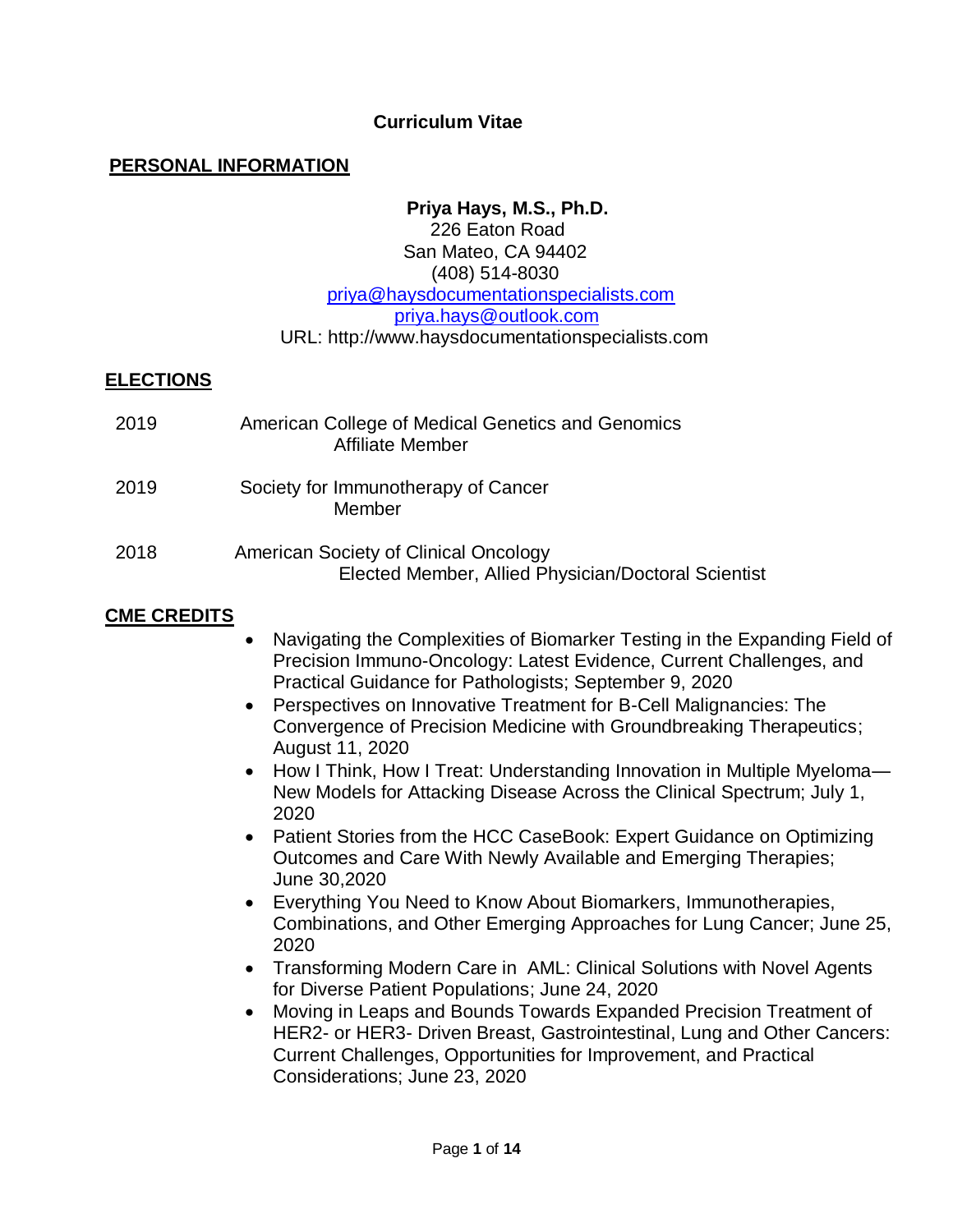# **EDUCATION**

|      | University of California, Santa Cruz-Extension<br><b>Course</b><br><b>Molecular Diagnostics</b><br>Immunology                                                                                                                                        | <b>Term</b><br>Spring 2015<br>Winter 2017     | Grade<br>A<br>A                                                                                                                                                                                                                                                                                                                                    |                                 |
|------|------------------------------------------------------------------------------------------------------------------------------------------------------------------------------------------------------------------------------------------------------|-----------------------------------------------|----------------------------------------------------------------------------------------------------------------------------------------------------------------------------------------------------------------------------------------------------------------------------------------------------------------------------------------------------|---------------------------------|
| 2019 | University of California, Santa Cruz-Extension<br>Curriculum:<br><b>Technical Writing: An Introduction</b><br><b>Technical Writer's Workshop</b><br><b>Content Management</b><br><b>Usability Testing</b><br><b>Writing Minimalist Documentation</b> | <b>Certificate in Technical Communication</b> |                                                                                                                                                                                                                                                                                                                                                    | Grade<br>A<br>A<br>A<br>A<br>A  |
|      | <b>XML for the Rest of Us</b><br><b>Information Architecture</b><br>Preparing for Your Job Search                                                                                                                                                    | <b>Grammar for Technical Communicators</b>    | Writing Successful Policies, Instructions and Procedures                                                                                                                                                                                                                                                                                           | A<br>A<br>A<br>$\mathsf B$<br>A |
| 2005 | University of California, San Diego, Ph.D. in Literature<br>of biomedical texts.<br><b>Wesling (Literature)</b>                                                                                                                                      | Thesis: Molecular Biology in Narrative Form   | My dissertation was turned into a book and incorporates the work of<br>narrative theory and the principles of science studies in an analysis<br>Chair: Alain J.-J. Cohen, Professor of Comparative Literature<br>Committee: Naomi Oreskes (History of Science), Sanjay Nigam,<br>MD (School of Medicine), Jack Greenstein (Visual Studies), Donald |                                 |
| 2000 | University of California, Santa Cruz, Certificate in Bioinformatics                                                                                                                                                                                  |                                               |                                                                                                                                                                                                                                                                                                                                                    |                                 |
| 1999 | University of California, Davis, M.S. in Genetics<br><b>Comprehensive Examination</b>                                                                                                                                                                |                                               |                                                                                                                                                                                                                                                                                                                                                    |                                 |
|      | Dartmouth College, A.B. in Biochemistry and Comparative Literature with Honors<br>cum laude                                                                                                                                                          |                                               |                                                                                                                                                                                                                                                                                                                                                    |                                 |

# **POSTDOCTORAL TRAINING**

 2008 *Northwestern University, Center for Bioethics, Science and Society* **PI: Laurie Zoloth, PhD**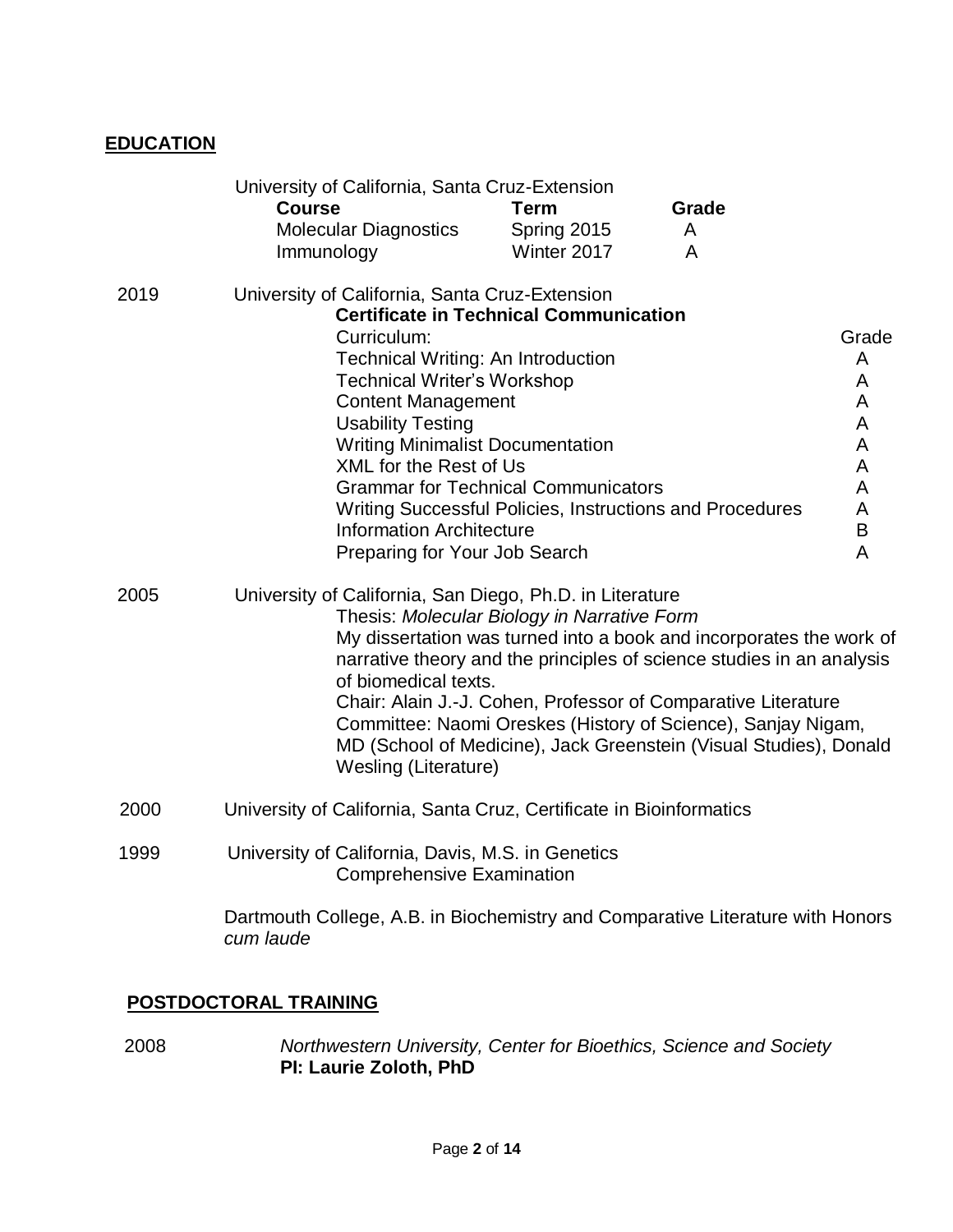• Studied nanotechnology and ethics.

#### 2005-2008 *Dartmouth Medical School, Department of Medicine Division of Hematology/Oncology*  **PI: Christopher H. Lowrey, MD**

- Investigated chromatin structure and regulation of human beta-globin gene expression in a biomedical laboratory.
- Spoke at an oral session at the American Society of Hematology Convention (see Conferences section for title of presentation).
- Wrote two National Human Genome Research Institute-ELSI grants ("Critical Theory and the Human Genome Project", unfunded).
- Conducted research on the mechanism of transcription factor binding in a molecular biology laboratory as part of an effective cross-functional team. I used chromatin immunoprecipitation assays to determine the binding activity of the transcription factor involved in hematopoiesis.
- Advanced my research on healthcare policy, literary theory, medical humanities, bioethics and science studies.
- Attended and led sessions at conferences on literary studies (*American Comparative Literature Association; Modernist Studies Association*) and published papers in journals on genetics and ethics (*New Genetics/New Identities*) (see Conferences and Publications section for titles).
- I conducted an anthropological ethnography of the laboratory, leading to insight on ethics in laboratory science and medicine. This led to the publication of my second book, *Science, Cultural Values and Ethics.*
- Conducted field studies of laboratory investigation to develop a theory of scientific practice in the context of literary criticism.

# **STATEMENT OF RESEARCH INTERESTS**

.

My research interests are in precision oncology, personalized medicine, genomic medicine, immunology, and science, technology and society. Areas of focus are targeted oncology, immunotherapies, public understanding of precision medicine, and pharmacogenomics. I also conduct workshops on science writing and technical writing.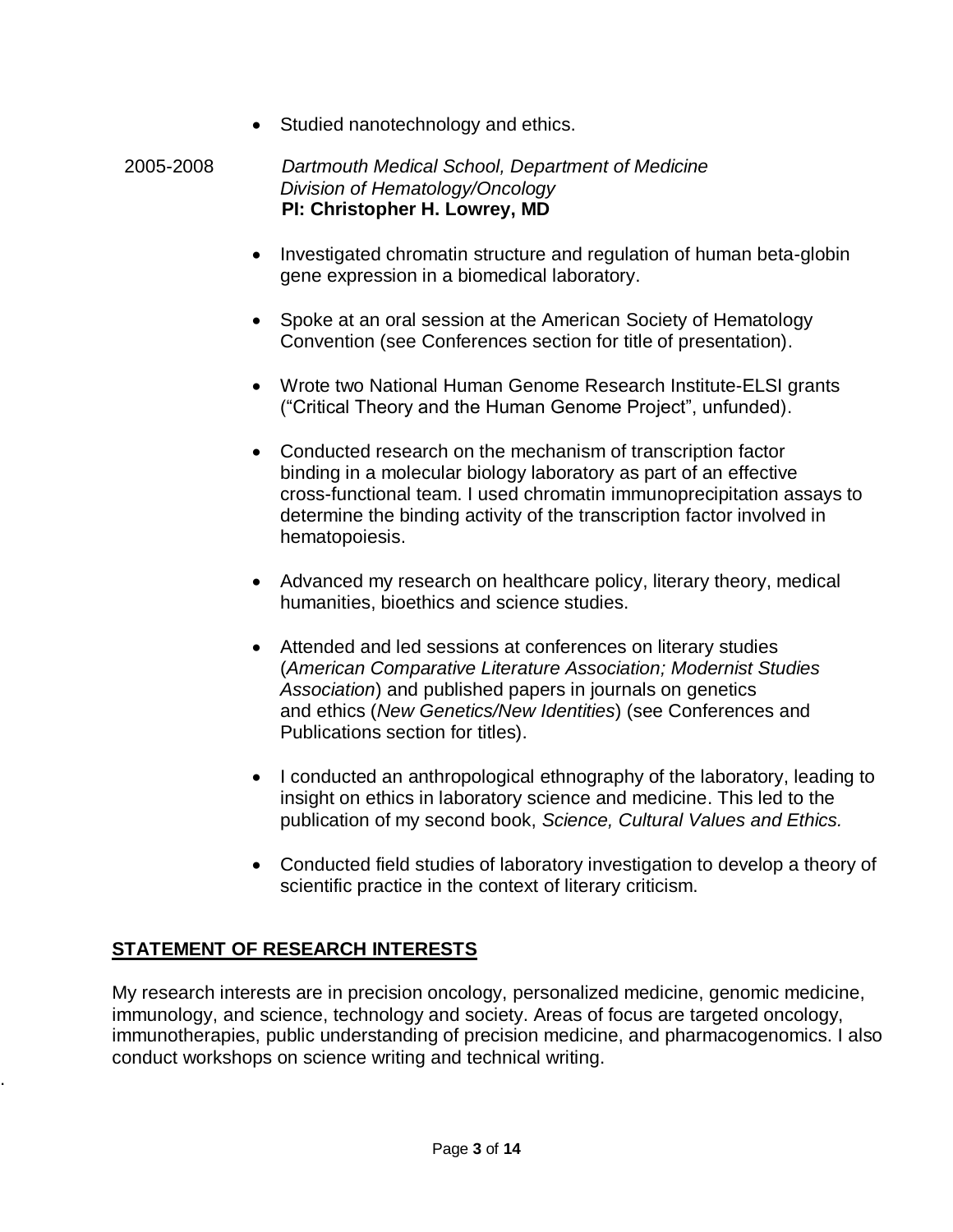# **SKILLS**

Clinical and scientific literature reviews, XML/DITA, CCMS, XMetaL, unstructured and structured Adobe FrameMaker, Adobe Photoshop, Adobe Illustrator, InDesign, Visio, SnagIt, PaintShop, MS Word, MS PowerPoint.

Proficiency in various immunology, molecular biology and biochemistry techniques: Cell/Tissue Culture, Transformations, Transfections, DNA/oligo quantification, Cloning, Subcloning, PCR, Gene amplification, DNA Sequencing, Gel electrophoresis, Plasmid DNA and Genomic DNA purification, DNA ligation and quantification, Chromatin Immunoprecipitation assays, qPCR, Southern blotting, Genotyping, Flow cytometry, Western blotting, Recombinase Mediated Cassette Exchange, ELISA, Chromatin Immunoprecipitation Sequencing, Site-directed Mutagenesis, DNase Assays, HPLC, siRNA techniques, Highthroughput genome sequencing.

## **PUBLICATIONS: Books**

*Advancing Healthcare Through Personalized Medicine, Second Edition* Springer Nature, under contract, upcoming in 2021

*Advancing Healthcare Through Personalized Medicine,* CRC Press/Taylor & Francis, March 12, 2017.

**Science, Cultural Values, and Ethics, Science in Society series, Common Ground** Publishing, April 2013.

*Molecular Biology in Narrative Form: A Study of the Experimental Trajectory of Science*, Volume 64 in the Berkeley Insights in Linguistics and Semiotics Series, Peter Lang Publishing, October 2006.

#### **PUBLICATIONS: Peer-Reviewed Journal Articles**

**"Challenges for chimeric antigen receptor T cell therapies in the clinical setting: mechanisms of resistance in non-responders"**

*Biomedical Journal of Scientific and Technical Research*, February 2020

#### **"Clinical Care of CAR T-cell Patients and Managing immune-Related Adverse Effects in the Ambulatory and Hospitalized Setting: A Review"**

With Deepak Asudani MD, MPH and Caitlin Costello MD *Future Oncology*, December 2019.

**"Review of Therapeutic Approaches for B-Cell Malignancies with Immune Checkpoint Blockade and Chimeric Antigen Receptor T-Cell Therapies: Development, Benefits, and**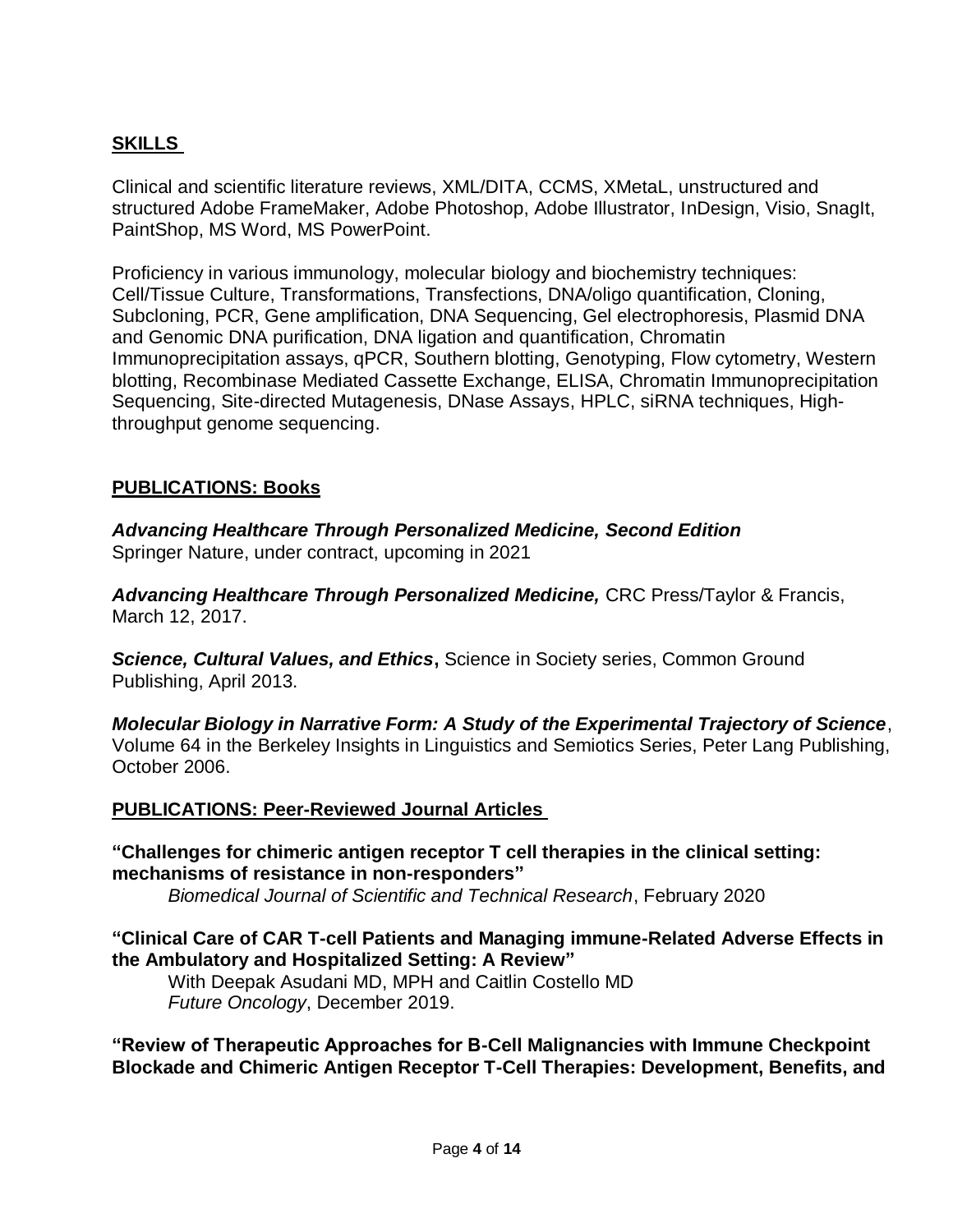#### **Limitations"**

*Journal of Clinical Investigation and Studies,* 2019, Vol. 2, pp. 1-6.

#### **"Personalized Medicine: Paradigm Shift or Revolution"**

*Genetics in Medicine,* Official Journal of American College of Medical Genetics, November 2018 online issue.

#### **"Contested Boundaries: How Scientists Deal with Uncertainty and Ambiguity in Language,"**

in *Language as a Scientific Tool: Shaping Scientific Language Across Time and National Tradition*; Edited by Miles MacLeod, Rocio G Sumillera, Jan Surman, and Ekaterina Smirnova, 2016, Routledge Studies in Cultural History, pp. 74-88.

**"Epistemic Cross-Talk: Why we need—and should desire—interdisciplinarity,"**  *Interdisciplinary Literary Studies*, Vol. 15, No. 2 Fall 2013, pp. 221-239.

#### **"Whence Social Determinants of Health? Effective Personalized Medicine and the 2010 Patient Protection and Affordable Care Act,"**

*Journal of Clinical Research and Bioethics*, 2012, S-5.

#### **"Narratives of Science: Literary Theory and Discovery in Molecular Biology,"**

in C.C. Barfoot and Valeria Tinkler (eds.), *Restoring the Mystery to the Rainbow: Literature's Reflections on Science*, *DQR Studies in Literature*, Vol. 78, pp.429-447.

#### **"Bioeconomy and the Third Industrial Revolution in the Age of Synthetic Life,"** with Michael A. Peters, PhD. *Contemporary Readings in Law and Social Justice* 2:2 (2010).

**"Biocapitalism and the Politics of Life,"** with Michael A. Peters, PhD. *Geopolitics, History and International Relations* 2:2 (2010).

#### **"'Nanoselves:' NBIC and the Culture of Convergence,"**  *Bulletin of Science, Technology and Society*, 30:2 (2010): 119-129.

- **"Reception Studies in France: Social Contexts, Reader Interpretation and the Role of Julia Kristeva,"** *L'Esprit Créateur*, Special Issue on Reception Studies in France, 49:1 (2009): 111-124. Reprinted in *Contemporary Literary Criticism*. Ed. Jeffrey W. Hunter. Vol. 340. Detroit: Gale, 2013.
- **"The Legitimation of Local Knowledges: Introducing the Postmodern into Laboratory Science,"**

*Social Semiotics*, 18:4 (2008): 481-491.

#### **"Making Science Accessible: A Semiotics of Scientific Communication**," with Christopher H. Lowrey, MD, *Biosemiotics*, 1 (2008): 253-269.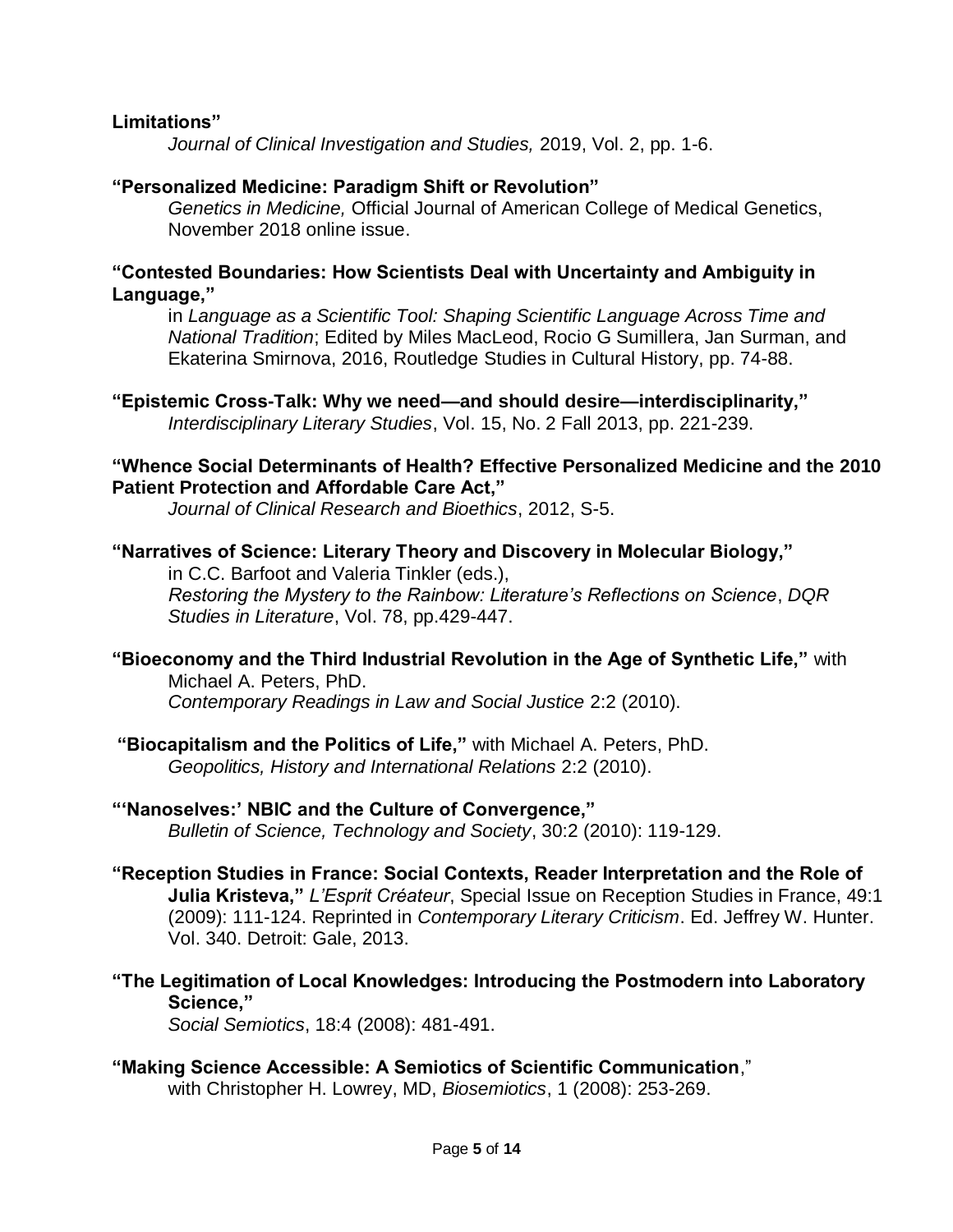**"Genomics, social formations and subjectivity,"** in Paul Atkinson, Peter Glasner and Helen Greenslade (eds.) *New Genetics, New Identities,* London: Routledge Press (2007): 178-191.

**"Targeting GATA-1 to binding sites in nuclear chromatin,"**  *Blood Cells, Molecules and Diseases*, 38(2007).

## **"Effect of Lead and Cadmium on Erythroid Differentiation in GATA-1 Dependent Gene Expression,"** *Blood Cells, Molecules and Diseases*, 37(2006):164-172.

#### **"A Dialogue on the Scientific Method: Assessing the Foucauldian Method and the Marxist Method,"**

*Exit 9 The Rutgers Journal of Comparative Literature*, VII (2005):15-28.

#### **"Paradigm Shifts and New Worldviews: Kuhn, Laudan and Discovery in Molecular Biology,"**

*Reconstruction: Online Cultural Studies Journal,* 4(2004).

# **INVITED ARTICLES**

**"Of Dickens and Darwin**," TheScientist.com, (2007). **"Yin, meet yang,"** Point of View, *Dartmouth Medicine*, (2007): 62.

# **CONFERENCES/PRESENTATIONS/INVITED TALKS**

#### *Advancing Healthcare Through Personalized Medicine* Featured title at 6<sup>th</sup> Annual LocalLit Faire, Dr. Martin Luther King, Jr., Library, San Jose, CA, December 16, 2018.

## **"Innovative Tools and Ingenious Systems: ELSI Learned from Writing my Book on Personalized Medicine"**

2017 4th Annual ELSI Congress, Jackson Laboratories, Farmington, CT.

## **"Improving Medication Adherence by Adopting Minimalist Standards"** 2016 Pharma and Device Packaging and Labeling Conference, San Mateo, CA.

## **"Usability Testing on the GeneXpert Bladder Cancer RUO Package Insert"** 2016, Cepheid Corporation, Sunnyvale, CA.

**"Contested Boundaries: How Scientists Deal with Uncertainty in Language."** 2010 Language as Scientific Tool Conference in Vienna, Austria.

# **"The Physician as Reader: Ethics and Interpretation in Medicine."**

2010 Society for Literature, Science and Arts Conference in Indianapolis, IN.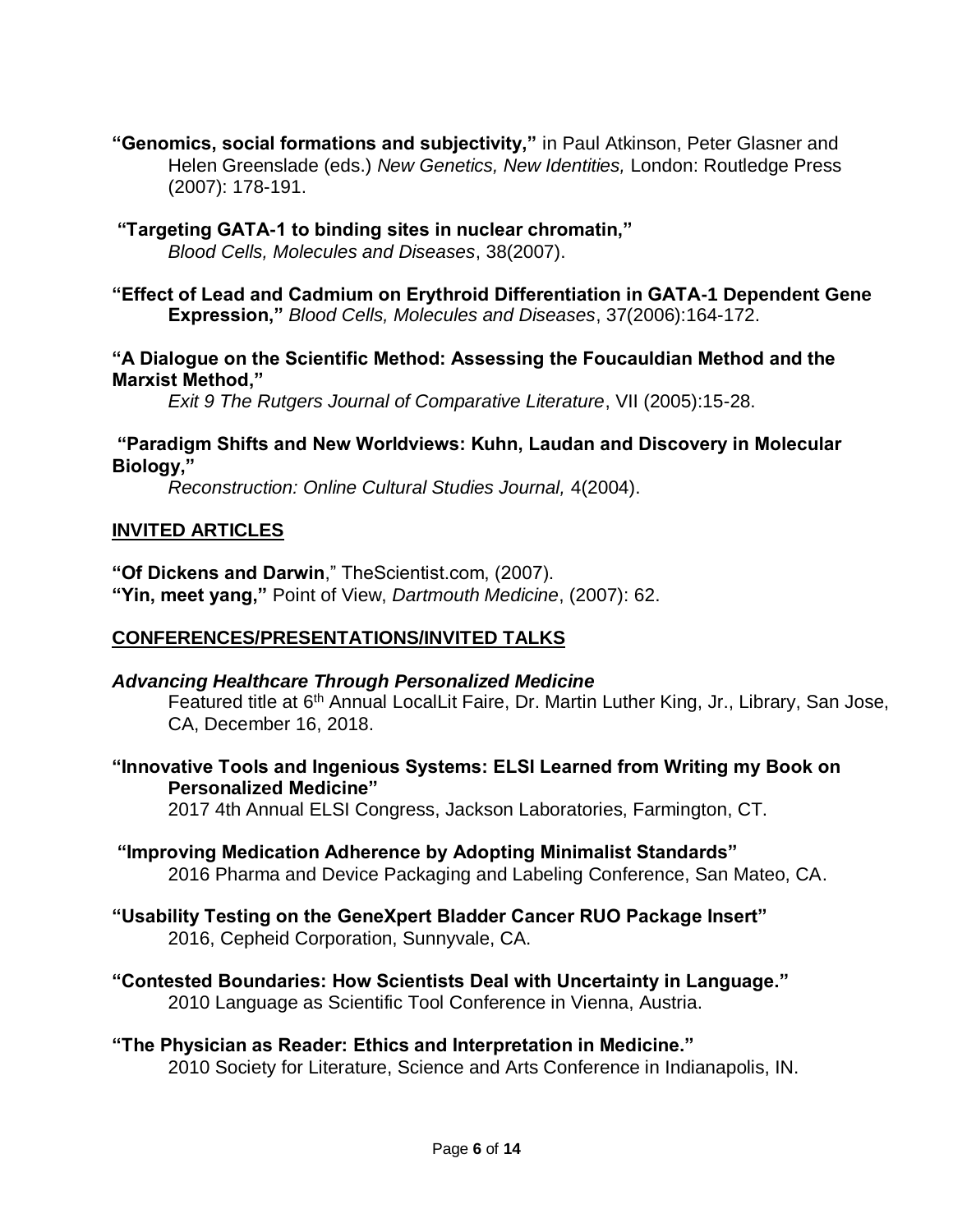# **"Genomic Variation and Cancer: The Ethical Dimensions of Personalized Medicine."**

2010 Genetics and Ethics in the 21<sup>st</sup> Century Conference: Genomic Diversity and Health Disparities in Denver, CO.

#### **"Advancing Stem Cell Research Efforts for Social Benefit."**

2010 Stem Cell World Congress in San Francisco, CA.

#### **"A Unique Ethnography of the Laboratory: Postmodernism, Science Studies and Ethics."**

2009 International Conference on Science in Society at University of Cambridge, UK.

# **"The Iterative Process behind Nanoconvergence."**

2008 Society for Literature, Science and the Arts Conference in Charlotte, NC.

# **"The Paradox of Reading in a Democratic Society."**

2008 South Atlantic Modern Language Association Conference in Louisville, KY.

# **"Signs and the Generation of Scientific Knowledge in the Laboratory."**

2008 Semiotic Society of America Conference in Houston, Texas.

## **"Scientific Practice in the Context of Literary Paradigms."**

2007 Society for Philosophy of Science in Practice Conference at University of Twente, Twente, Netherlands.

# **"Narrative Approaches to Science."**

2007 International Conference on Narrative at Washington, D.C.

#### **"Specificity Protein 1 Consensus Binding Sequences Flank Many Functional GATA-1 Binding Sites and are Sufficient to Allow GATA-1 Binding to a WGATAR sequence in Nuclear Chromatin."**

2006 American Society of Hematology Convention in Orlando, Florida.

# **"Integrating Literary Theory and Biomedicine: New Conceptual Approaches."**

Invited speaker for the 2006 Department of Philosophy Colloquium University of California, Santa Cruz, co-sponsored by the History of Consciousness Department and Feminist Studies.

# **"Modernist Science and Its Caveats"**

Panel Organizer, 2006 Modernist Studies Association Conference in Tulsa, Oklahoma.

# **"Literary Tropes and Molecular Biology in the Postmodern Era."**

Seminar Organizer, 2006 American Comparative Literature Association Conference at Princeton University.

# **"Examining the Scientific Method: Science's Questionable Claims to Lucidity."**

2004 Western Humanities Alliance Conference at the University of California, Santa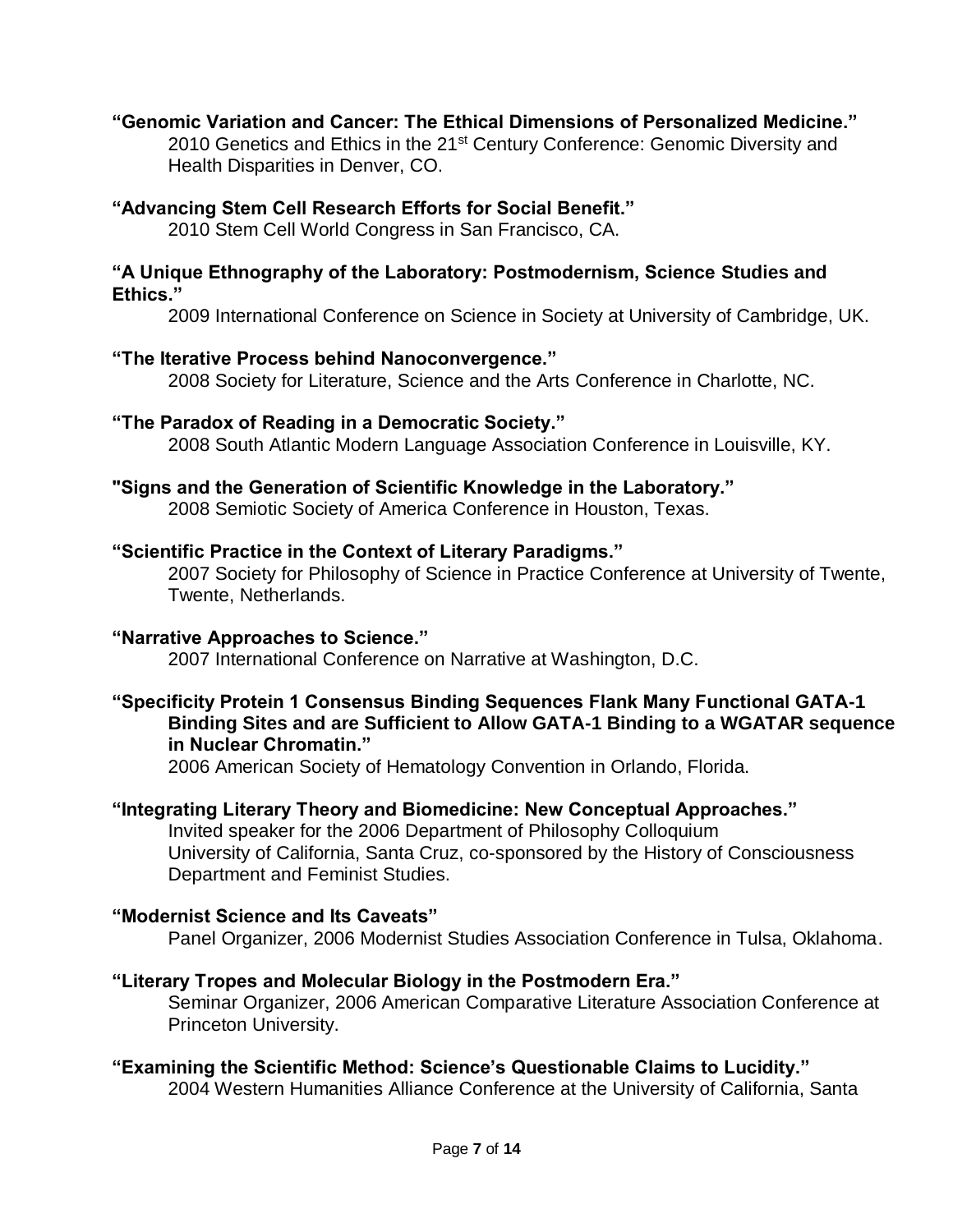Cruz.

# **"An Epistemological Justification for a Poststructuralist Reading of Science."**

2004 Theorizing Methodologies Conference at the University of California, Los Angeles.

# **"The Effects of Genomics on Social Formations and Subjectivity."**

2004 International Centre for the Economic and Social Aspects of Genomics Conference at the Royal Society, London, England.

#### **"Subverting Semiotics: The Humanist Tradition and Skepticism in the French and Italian Renaissance."**

2004 French and Italian Graduate Student Conference at the University of Texas at Austin.

# **"Kuhn, Laudan and Discovery in Molecular Biology."**

2003 Society for Social Studies of Science (4S) Conference at Atlanta, GA.

# **"The Signifier as Discursive Practice: A Post-Structuralist's View of Science."**

2002 Society for Social Studies of Science (4S) Conference at Milwaukee, WI.

## **"Translation through Post-Structuralism: A Semiotic and Discursive Analysis of Science."**

2002 Western Humanities Alliance Conference at the University of California, Irvine.

# **PUBLIC LECTURES**

# **"Secular Visions of Nanotechnology: The Religious Context."**

Theology and Technology Series, United Methodist Church, Evanston, Illinois, Spring 2008.

**"Bioethics and Clinical Research Ethics."** Materials Science and Engineering Department, Northwestern University, Spring 2008.

## **"Legitimating Local Knowledges: Introducing the Postmodern into Laboratory Science."**

Department of Comparative Literature, Dartmouth College, Fall 2005.

# **"Architecture, Art and the External Homunculus."**

Culture, Art and Technology 1C, UC San Diego, Fall 2004.

# **"Mind-Body Dualism."**

Cognitive Science 11, UC San Diego, Spring 2003.

# **"Orientalism in the Asian-American Context**.**"**

History 7B, UC San Diego, Winter 2003.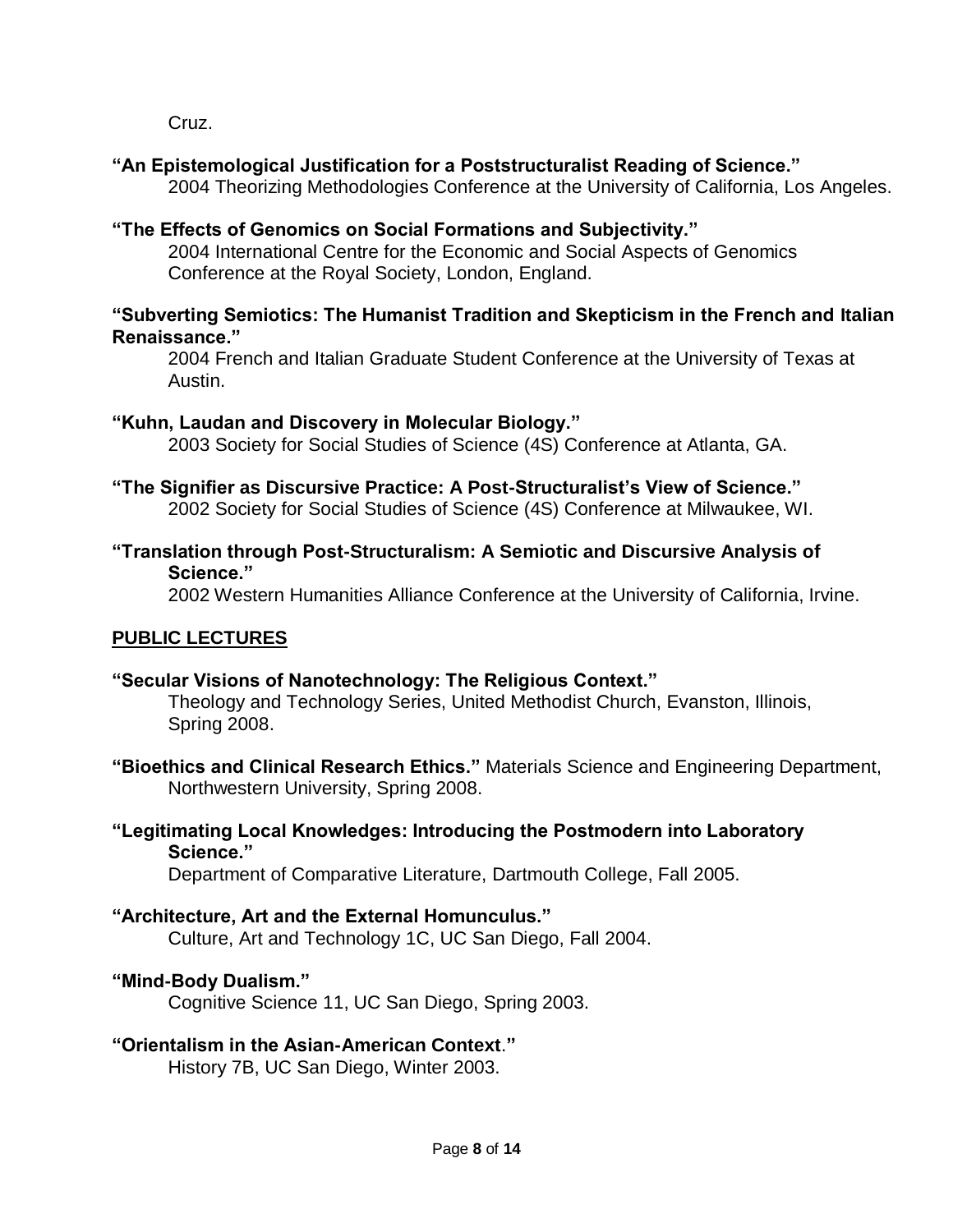# **TEACHING POSITIONS**

2012-14 *Lecturer, Technical and Professional Writing Program*  **San Francisco State University Advisor: Professor Bob Dvorak, PhD**

- Taught "Writing Process and Documentation."
- Designed syllabi according to department guidelines, conducting lectures, meeting with students, holding office hours.
- Assignments included writing tutorials, standard operating procedures, use case scenarios, process descriptions, and business writing.

*Lecturer, College of Science and Engineering*  **San Francisco State University Advisor: Associate Dean Robert Ramirez, PhD**

- Taught "Professional and Scientific Writing Skills" to graduate students in the College of Science and Engineering.
- Conducted lectures on writing in the biomedical sciences and ESL using PowerPoint and classroom technology.
- Conducted lectures on science and technology studies.
- Graded papers while offering extensive feedback.
- Taught students how to critique scientific journal articles, write grant proposals and write popular press scientific articles.
- Encouraged student participation and engagement through classroom participation.

2008-2010 *Academic Year Lecturer, Department of English* **Santa Clara University Department Chair: Professor John Hawley, PhD**

- Taught Freshman Composition and Rhetoric.
- Core Curriculum Advisor for Science, Technology and Society Critical Thinking and Writing Program.
- Used interdisciplinary approaches to teach critical thinking and social justice in a course entitled "Science, Ethics and Society."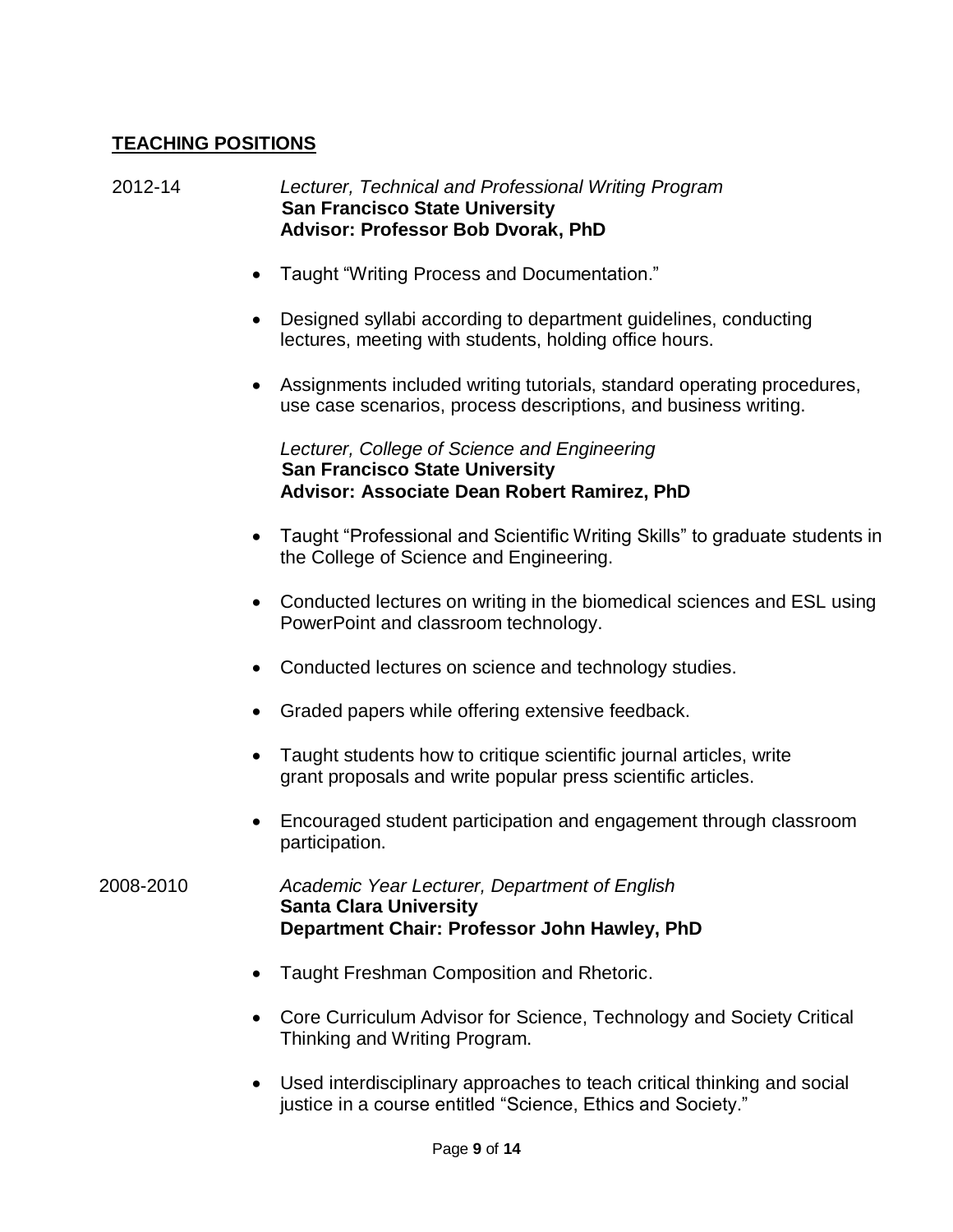- Designed syllabus according to department guidelines. Participated in Core Curriculum initiatives.
- Conducted lectures on technical writing, biomedicine, health and society, science and technology studies, history/philosophy of science, rhetoric of science, bioethics, genetic testing, nature/nurture debates, environmental studies, postcolonial studies of science, and ethics.
- Assigned short reading responses on the readings, short essay assignments and longer length term/research papers.
- Used Blackboard, electronic discussion boards and PowerPoint.
- Showed films such as *Gattaca* and *Inconvenient Truth* in class. Gave extensive written feedback to written assignments.
- Held one-on-one conferences with students. Held office hours.
- Encouraged student participation through in class discussion, mock debates and in class writing assignments. Advised students on academic and career goals.

# **COURSES TAUGHT**

**"Writing Process and Documentation"** (1 section, 21 students)

**"Professional and Scientific Writing Skills"** (3 sections, 10-19 students per section)

**"Science, Ethics and Society"** (6 sections, 20 students per section.)

**"Technical Writing for Engineers"** (1 section, 22 students per section.)

**"Science, Medicine and Society"** (3 sections, 22 students per section.)

**"Modernist Art and Literature"** (1 section, 15 students per section.)

#### **PROFESSIONAL EMPLOYMENT**

#### 2019-present *Senior Technical Writer, Commercial/Product and Strategy* Talis Biomedical Corporation Menlo Park, CA

- Managed documentation team to deliver accurate and concise high-quality documentation that met required timelines.
- Developed documentation infrastructure for Talis.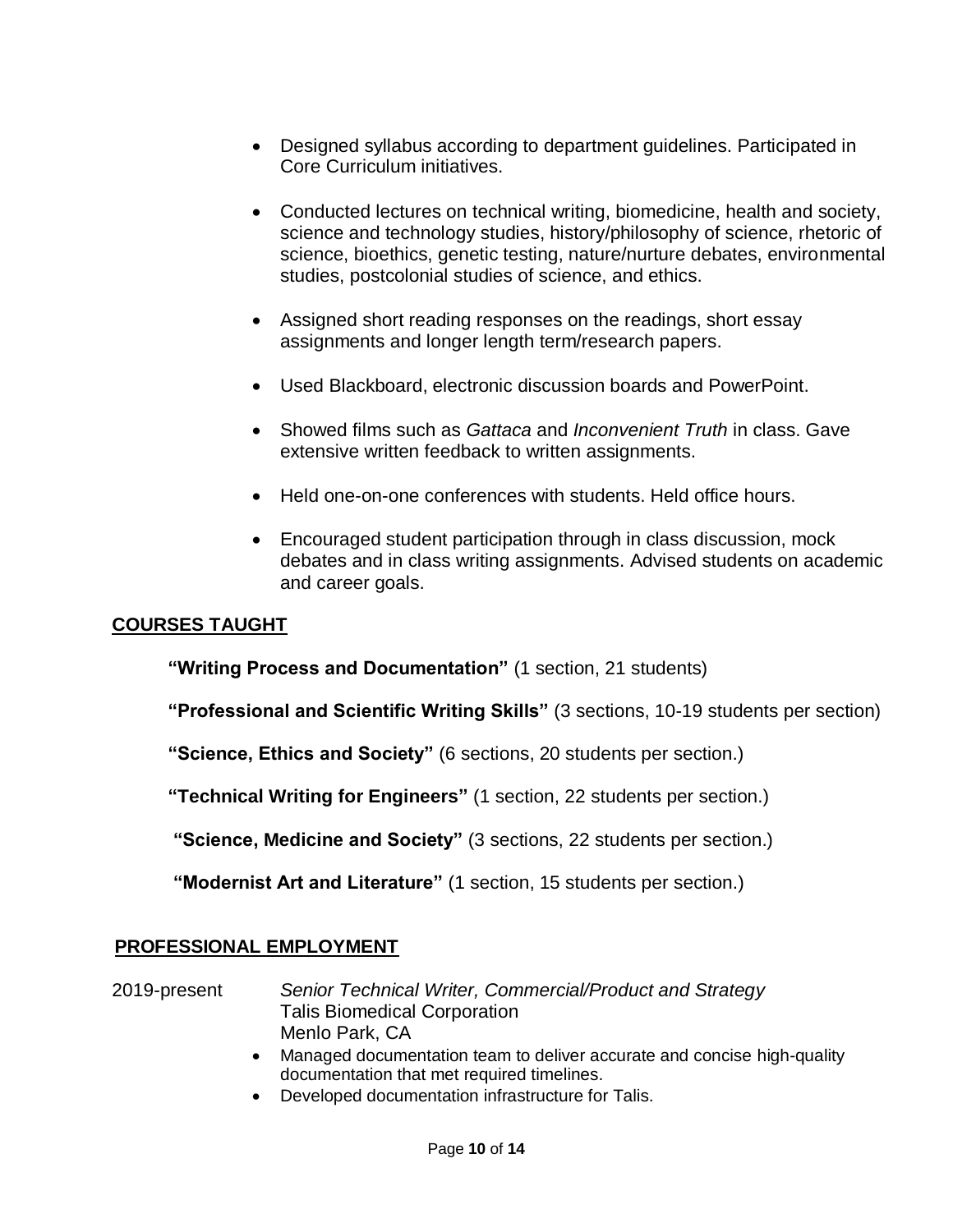- Worked with Assay Development, Quality, Regulatory and Engineering to enable wellorganized reviews, assemble feedback and implement revisions.
- Set up document version control system with FDA compliance that led to a system of controlled versioning of and centralized system of storage for documents.
- Created Quick Reference Instructions, Package Inserts, and User Guides for Talis suite of products.
- Created Style Guides for the documents I prepared.

#### 2017 *Technical/Regulatory Writer* Kite Pharma--Remote

- Edited, revised, and provided scientific content for manuscripts on CAR T-cell therapy and cancer immunotherapeutics and submitted to *Nature Medicine*.
- Created and wrote pre-clinical study reports from CRO data

# 2014-2017 *Technical Writer/Business Analyst, Technical Publications* **Cepheid** Sunnyvale, CA

- Wrote US-IVD, CE-IVD, and RUO package inserts, user manuals, and procedures for Cepheid suite of products and product launches for Technical Publications team with Regulatory, Marketing, Clinical Affairs, Engineering, Virology, Oncology, Research and Development and Product Management under FDA and CE guidance.
- Extensively involved in Cepheid product launches for lifecycle documentation.
- Individually implemented XMetaL software suite for Technical Publications team to enable documentation publishing on mobile device for GeneXpert Omni product launch.
- Instrumental on the finalization of the urgently required MTB/RIF package insert after rapid FDA clearance.
- Produced Cepheid competitors' technologies market report for distribution to Global Marketing Franchise Leaders.
- Performed usability testing on pre-market Oncology assay and implementing usability studies on Cepheid molecular assays.
- Created GeneXpert Omni User Manual in XML for mobile device publication.
- Used Adobe FrameMaker, Photoshop and Illustrator.
- Used Agile to electronically manage documents.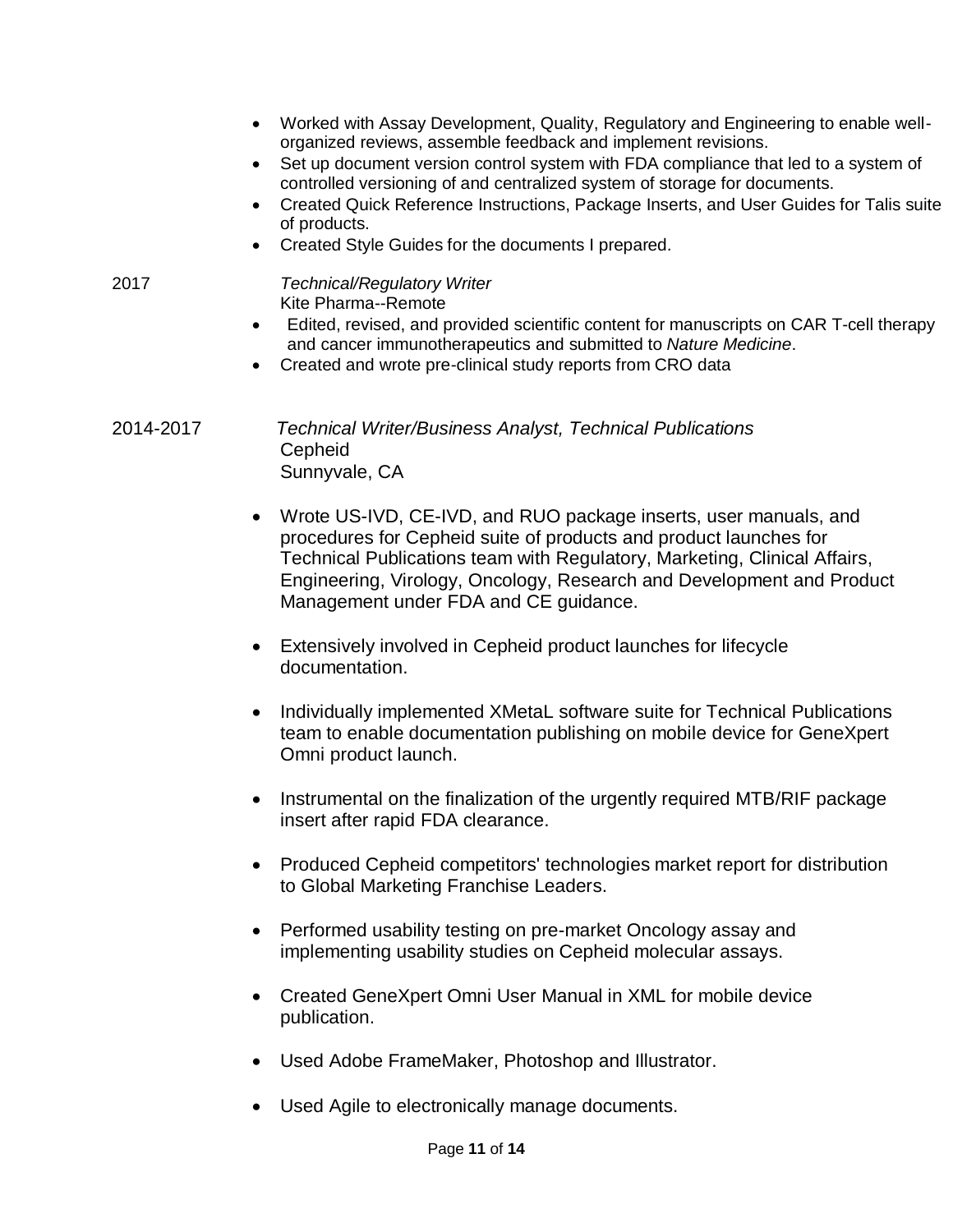- Received two Make It Happen performance award commendations from management
- Received Commitment to Action award for performance on Bladder Cancer CE-IVD Product Launch
- 2014 *Technical Writer***,** *Technical Publications* Life Technologies South San Francisco**,** CA
	- Wrote user manuals, product inserts and quick reference cards on Ion Torrent products using XML/DITA. platform Wrote library prep user manuals for the Ion Proton and Ion Personal Genome Machine.
	- Used Agile to electronically manage documents.
- 2013 *Technical Writer*, *Labeling* Hospira San Jose, CA
	- Developed technical service manuals for the latest medical device product launches.
	- Used information from various subject matter experts ranging from Mechanical and Systems Engineering, Software Engineering, Electrical Engineering to Regulatory and updated product manuals for launches.
	- Became expert at unstructured Adobe FrameMaker to write documentation on time.
	- 2012-2013 *Sr. Technical Writer***,** *Global Marketing* Affymetrix Santa Clara, CA
		- Worked with Research and Development, Quality Assurance, and Marketing teams to write end-user documentation, reference cards and brochures for launches around OncoScan, Cytoscan Dx, Axiom 384 and Axiom Target Split products.
		- Solved document management issues that enabled launching on time.
		- Assisted with 510K FDA regulatory submission for Cytogenetics Division.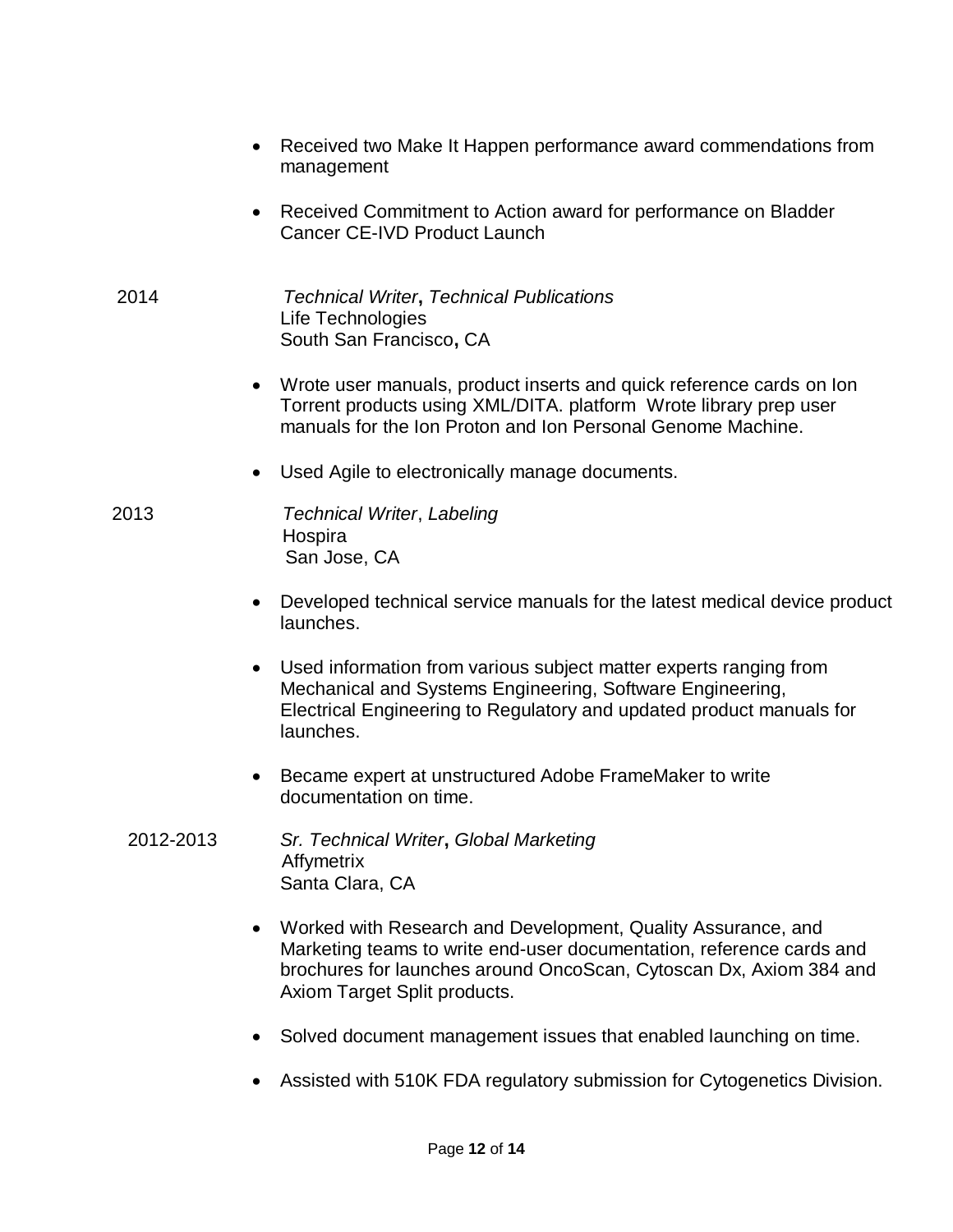Wrote technical documentation for Nexus for OncoScan software.

 2010-2012 *Staff Research Associate*, *Department of Microbiology, Immunology and Molecular Genetics* **University of California, Los Angeles PI: Arnold Berk, MD**

 Conducted laboratory research to elucidate the molecular mechanisms behind transcriptional regulation of adenoviral genes using RT-PCR, ChIP, ChIP-seq, and site-directed mutagenesis.

## **HONORS/AWARDS**

- **Named one of TiEcon 2017 Influencers of the Year**
- **September 26, 2016**: Received Commitment to Action award for performance on the Bladder Cancer CE IVD Product Launch at Cepheid.
- **April 25, 2016**: Received Make it Happen performance commendation for performance on Omni mobile publication and XMetaL team training from Technical Publications management at Cepheid.
- **2012 Social Justice Initiative Award,** \$1500 grant awarded by faculty committee at UCLA to study science and social justice.
- **Travel award** (500 euros) for 2010 Language as Scientific Tool Conference sponsored by the Austrian Academy of Sciences.
- **Travel award** (\$200) for 2010 Society for Literature, Science and Arts Conference.
- **Travel award** (\$1500) for 2010 Genetics and Ethics in the 21<sup>st</sup> Century Conference.
- **Awarded scholarship to participate in the** *Institut d'études françaises d'Avignon* during Summer 2004 based on academic merit and financial need sponsored by Bryn Mawr College.
- Intensive immersion in French language and culture in Avignon, France
- Took courses in French political history and French literature
- Participated in the Avignon Festival and received the *Prix d'Honneur du Spectateur*
- **Bayer Foundation Grant, 2003-2004**. This grant subsidized a graduate fellowship to study Medical Humanities at the UC San Diego School of Medicine.
- **Federal Government Reserves 501, Department of Labor, 2001**. This federal grant subsidized studies leading to a Certificate in Bioinformatics at UC Santa Cruz.